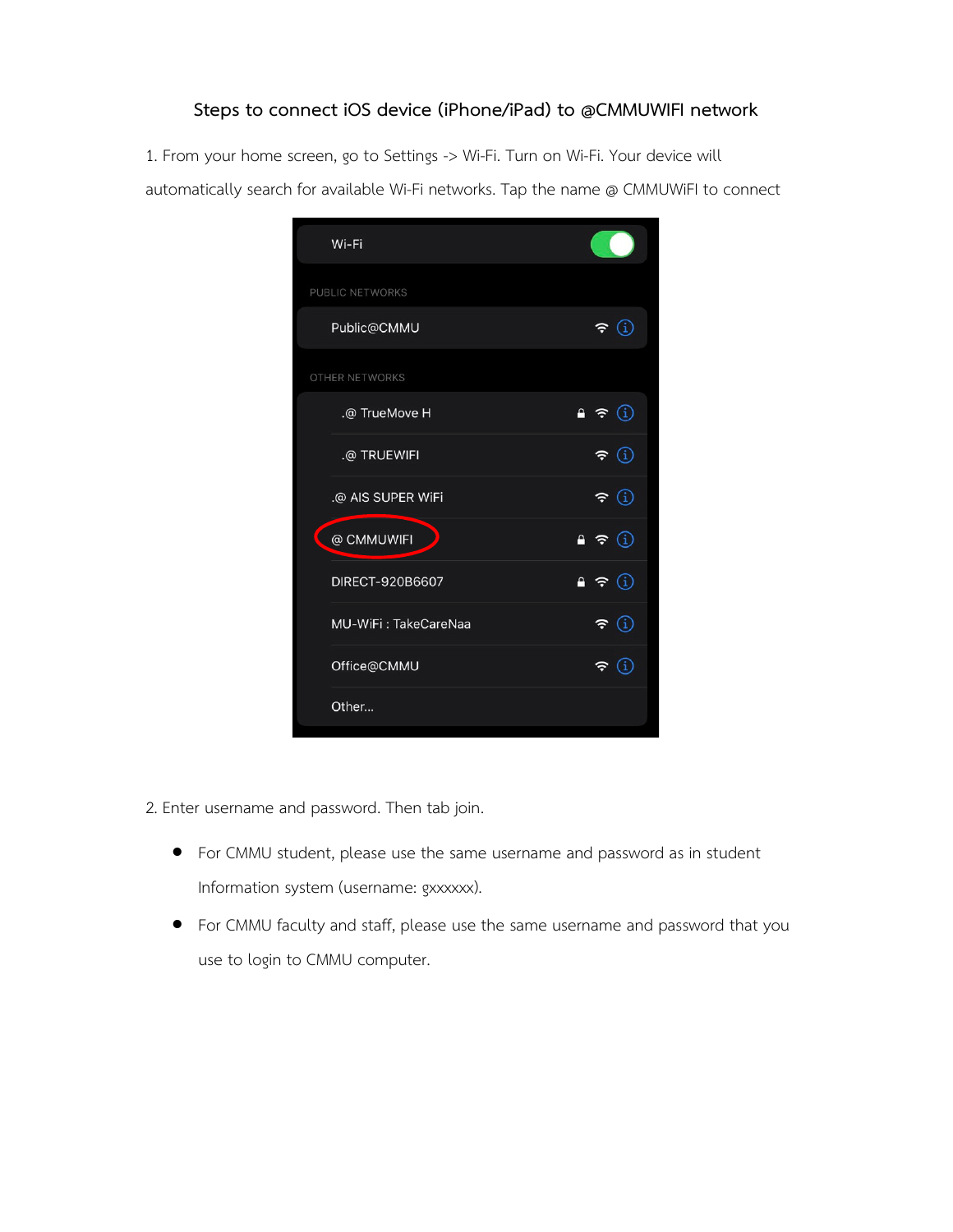|                 | Enter the password for "@ CMMUWIFI" |      |
|-----------------|-------------------------------------|------|
| Cancel          | <b>Enter Password</b>               | Join |
|                 |                                     |      |
| <b>Username</b> |                                     |      |
| Password        |                                     |      |
|                 |                                     |      |

3. If this is the first time you connect to @CMMUWIFI, it will ask you to trust CMMU-RADIUS.OZ.CMMU.NET Certificate. Tab Trust Certificate.

| Cancel              | <b>Certificate</b>                                  | <b>Trust</b> |  |
|---------------------|-----------------------------------------------------|--------------|--|
|                     | CMMU-RADIUS.OZ.CMMU.NET<br>Issued by CMMU-RADIUS-CA |              |  |
|                     | <b>Not Trusted</b><br>Expires 19/2/2564 BE 14:39:08 |              |  |
| <b>More Details</b> |                                                     |              |  |

5. Once successfully join the network, You'll see the check mark in front of the @ **CMMUWIFI** 

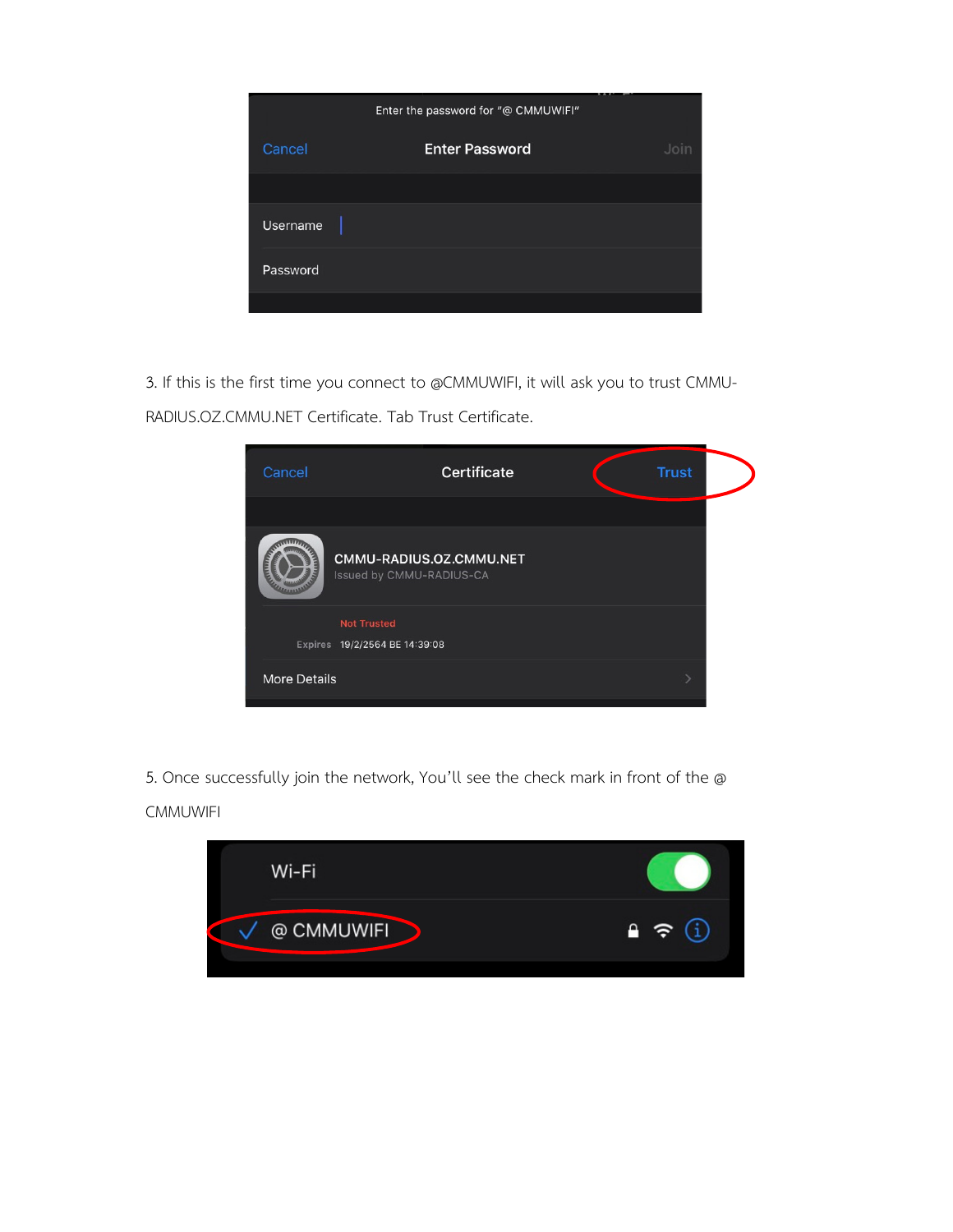## **Steps to connect Android device to @CMMUWIFI network**

1. From the Apps screen, Click Settings -> Wireless & Network -> Wi-Fi. Turn on Wi-Fi. Your device will automatically search for available Wi-Fi networks. Tap the name @ CMMUWiFI to connect



2. Depending on the version of Android, the wording of the steps below may be slightly different on your device.

2.1 if option to select **EAP method** is available, select "PEAP"

2.2 Enter username and password.

- For CMMU student, please use the same username and password as in student Information system (username: gxxxxxx).
- For CMMU faculty and staff, please use the same username and password that you use to login to CMMU computer.

2.3 if option for **CA certificate** is presented, select "Do not validate".

2.4 Click **Connect**.